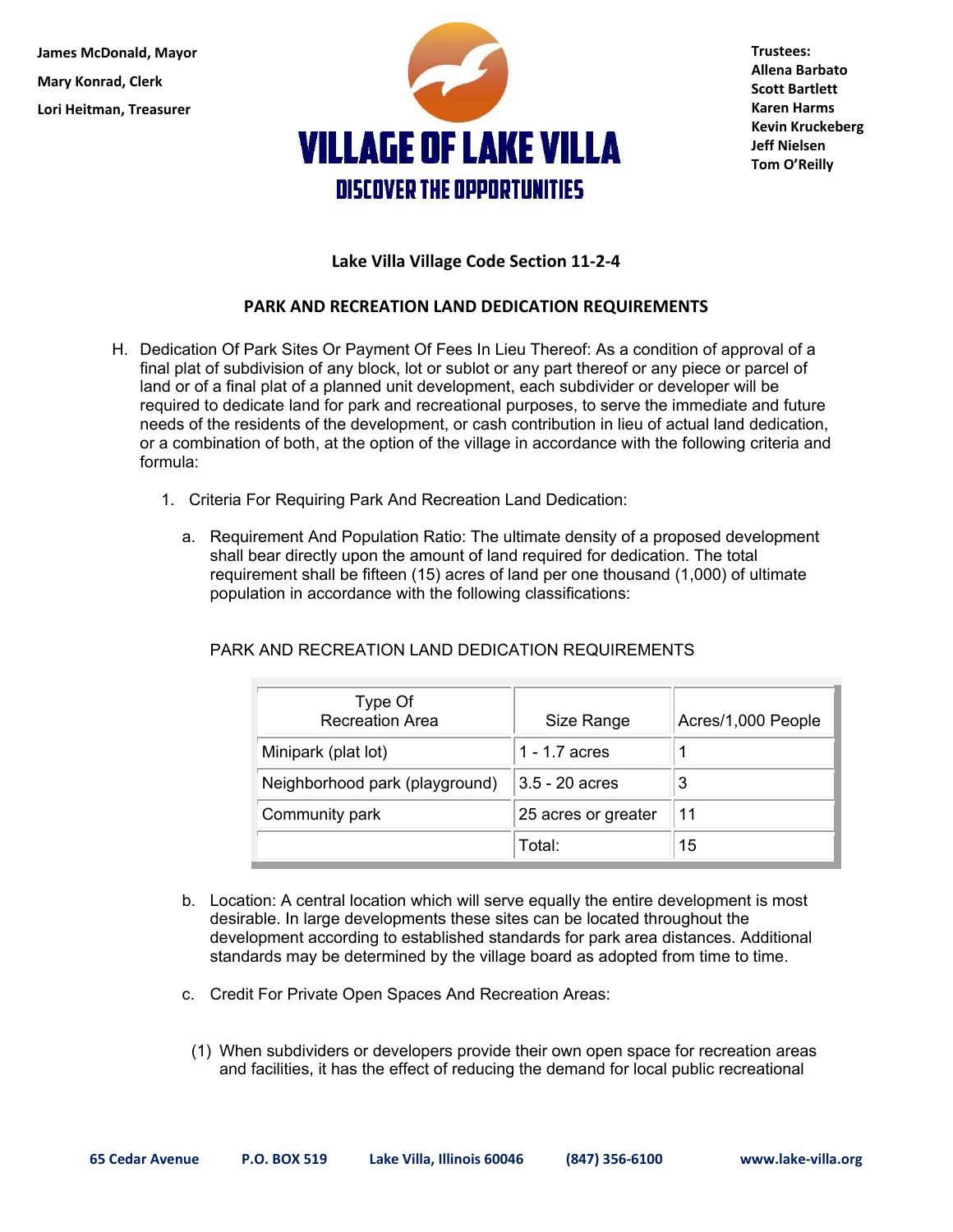services. Depending on the size of the development, a portion of the park and recreation area in subdivisions or planned unit developments may at the option of the board of trustees be provided in the form of "private" open space in lieu of dedicated "public" open space. The extent of same shall be determined by the board of trustees, based upon the needs of the projected residents and in conformance to the total park and recreation land for the general area.

- (2) In general, a substitution of private open space for dedicated parks will imply a substantially higher degree of improvement and the installation of recreational facilities, including equipment by the developer as part of his obligation. Detailed plans of such areas, including specifications of facilities to be installed, must be approved by the village, and before any credit is given for private recreation areas, the subdivider or developer must guarantee that these private recreation areas will be permanently maintained for such use by the execution of the appropriate legal documents. When an adjustment for private recreation areas is warranted, it will be necessary to compute the total park land dedication that would have been required from the subdivision or planned unit development and then subtract the credit to be given.
- 2. Criteria For Requiring A Contribution In Lieu Of Park And Recreational Sites: Where the development is small and the resulting site is too small to be practical or when the available land is inappropriate for park and recreational purposes, the village shall require the subdivider to pay a cash contribution in lieu of the land dedication required.
	- a. Contribution To Be Used For Park Purposes: The cash contributions in lieu of park and recreation land dedication shall be utilized by the village for park purposes, including acquisition, maintenance, preservation, or improvement of park sites.
	- b. Acreage Value: The cash contributions in lieu of land shall be based on a value of eighty thousand dollars (\$80,000.00) per residential acre, or such other amount as is approved by the village board from time to time.
	- c. Time Of Payment: All cash contributions shall be paid prior to or simultaneous with final plat approval.
- 3. Criteria For Requiring Dedication And A Cash Contribution: There will be situations in subdivisions or planned unit developments when a combination of land dedication and a contribution in lieu of land are both necessary. These occasions will arise:
	- a. Where only a portion of the land to be developed is proposed as the location for a park site. That portion of the land within the subdivision falling within the park location shall be dedicated as a site as aforesaid, and a cash contribution in lieu thereof shall be required for any additional land that would have been required to be dedicated;
	- b. Where a major part of the local park or recreation site has already been acquired and only a small portion of land is needed from the development to complete the site. The remaining portions shall be required by dedication, and a cash contribution in lieu thereof shall be required.
- 4. Density Formula: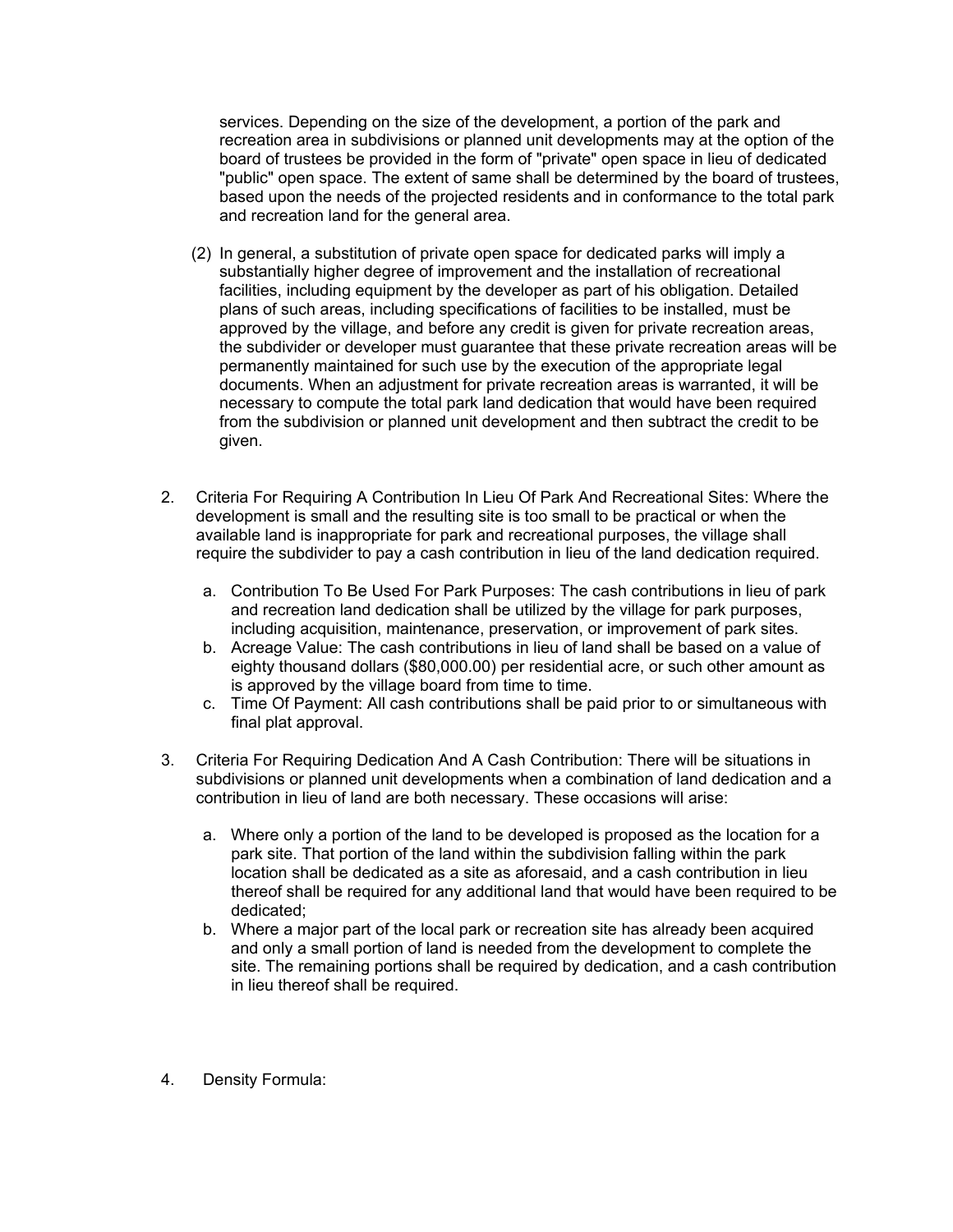a. Table Established: The following table of population density is generally indicative of current and short range projected trends in family size for new construction and shall be used in calculating the amount of required dedication of acres of land or the cash contributions in lieu thereof unless a written objection is filed thereto by the subdivider or developer:

|                                                                  | <b>Type Of Unit</b>     | <b>Total Persons</b><br><b>Per Unit</b> |
|------------------------------------------------------------------|-------------------------|-----------------------------------------|
|                                                                  | Detached single-family: |                                         |
|                                                                  | 3 bedroom               | 3.845                                   |
|                                                                  | 4 bedroom               | 4.510                                   |
|                                                                  | 5 bedroom               | 5.500                                   |
| Attached single-family (townhouse, row house, quadruplex, etc.): |                         |                                         |
|                                                                  | 1 bedroom               | 1.500                                   |
|                                                                  | 2 bedroom               | 2.070                                   |
|                                                                  | 3 bedroom               | 3.666                                   |
|                                                                  | 4 bedroom               | 5.30                                    |
| Low density apartment (to 15 per acre):                          |                         |                                         |
|                                                                  | Efficiency              | 1.000                                   |
|                                                                  | 1 bedroom               | 1.583                                   |
|                                                                  | 2 bedroom               | 2.425                                   |
|                                                                  | 3 bedroom               | 3.297                                   |
|                                                                  | 4 bedroom               | 3.850                                   |
| High density apartment (16 plus acres):                          |                         |                                         |
|                                                                  | Efficiency              | 1.000                                   |
|                                                                  | 1 bedroom               | 1.357                                   |
|                                                                  | 2 bedroom               | 1.760                                   |
|                                                                  | 3 bedroom               | 2.752                                   |

ESTIMATED ULTIMATE POPULATION PER DWELLING UNIT

b. Developer Demographic Study: In the event a subdivider or developer files a written objection to the table of estimated ultimate population listed herein, he shall submit his own demographic study showing the estimated additional population to be generated from the subdivision or planned unit development and in that event final determination of the density formula to be used in such calculations shall be made by the board of trustees based upon such demographic information submitted by the subdivider or developer and from other sources which may be submitted to the board of trustees by